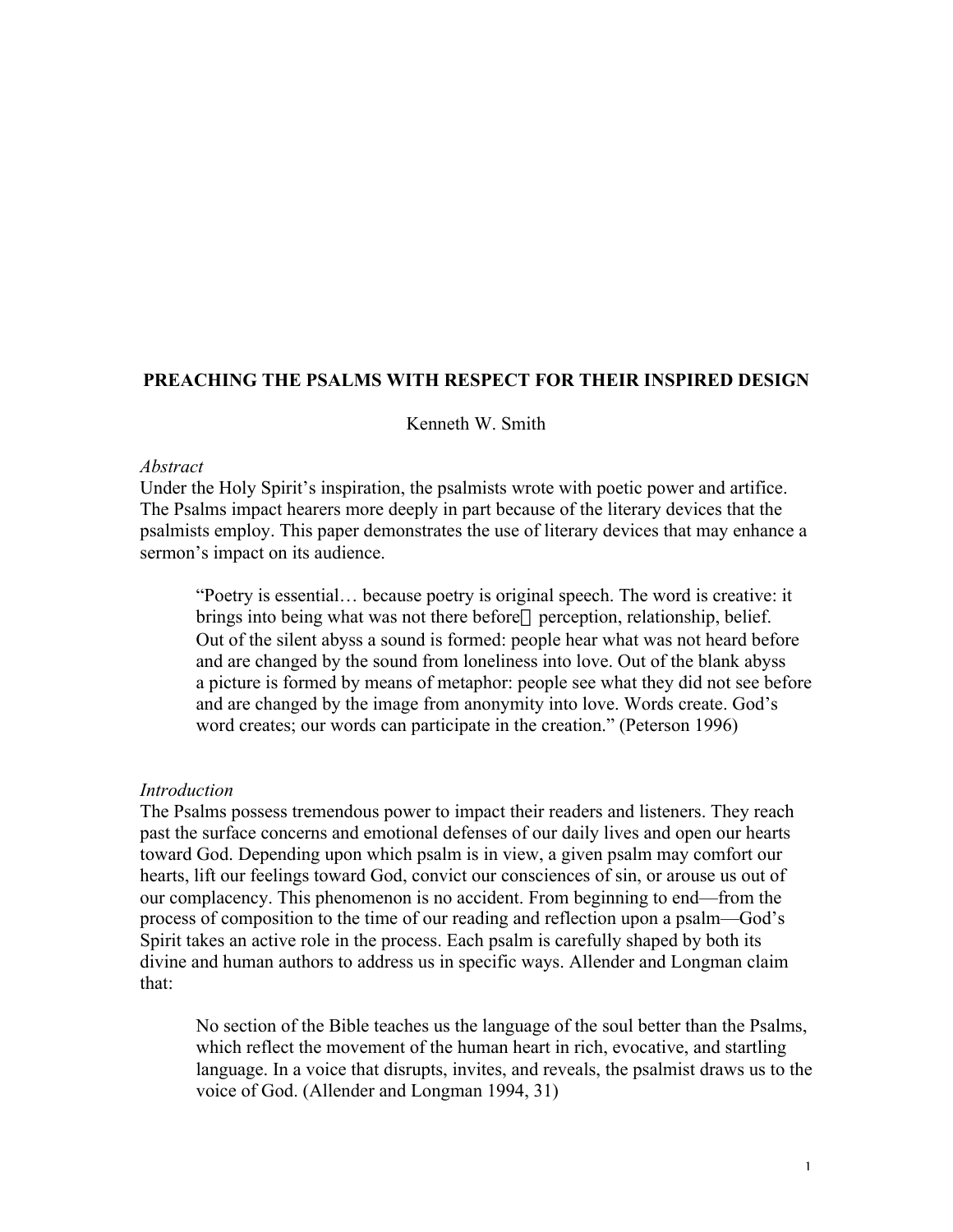God's Spirit prepared the biblical authors to write and he prepares our hearts and minds to read and understand. We cannot uncover the mysteries of the Spirit's inner workings as God reveals himself to contemporary believers when they read or listen to a particular psalm. Much of what goes on when a person *receives* a message from God's Word lies beyond human understanding. However, we may be able to look behind the veil to discern some of the Spirit's work on the other end of God's self-revealing work. It is possible to analyze the Psalms themselves to discern the particular means by which God has acted to *transmit* his Word to readers and listeners. Yet, Tremper Longman cautions that:

The trick is to learn how to read poetry in a way that respects its original, hearttargeted intention without doing so much analysis that we suck the life out of it. (Longman 1997, 131)

With Longman's concern duly noted, our aim as preachers should still be to uncover the methods by which the psalmists employed tools from a carefully prepared poetic genre in order to shape and transmit God's word. A carefully executed poetic and rhetorical analysis is important with a psalm intended for use as a preaching text. Just as each psalm is designed in specific ways to maximize its impact on readers and listeners, our sermons can be similarly crafted.

It is true that we must approach sermon design with great care, lest we succumb to the temptation to manipulate our listeners' emotions. Our primary goal is not to produce an emotional response in our hearers. Rather, we should aim to communicate and apply God's Word accurately and effectively to listeners' lives.

However, an attempt to reproduce some of a psalm's built-in rhetorical effects does not undermine the text's accuracy. To the contrary, we need to ask ourselves why so many sermons actually empty the preaching text of its own innate poetic and rhetorical character. If a psalm from which we intend to preach has within it the power to comfort or convict, challenge, provoke, reassure, or to bow or lift a listener's heart and mind in praise toward an awesome God, then shouldn't a sermon on that same psalm produce a similar effect?

Different types of literature call for different homiletical approaches. Rather than utilize a one-size-fits-all sermon form to preach from the Psalms (not to mention for texts drawn from other literary genres of the Bible), why not seek to work in concert with the psalmists themselves? We would do well to mimic some of the effects of a psalm in our sermon by use of rhetorical devices and strategies that are inherent in the genre of Hebrew poetry.

Thomas Long makes the case for carefully examining the rhetorical dynamics of a biblical text. He maintains that it is possible to design our sermons to "say and do what the text says and does in its setting." (Long 1989, 24-34)

Obviously, we will not be able to carry over one hundred percent of a psalm's poetic power into our sermons. If that were our goal, we would only have to read the psalm to our congregation and sit down. Sermons have become a form unto themselves, with their own purposes and rhetorical strategies. Lives have been touched by sermons in which little attention has been paid to the use of poetic rhetorical devices.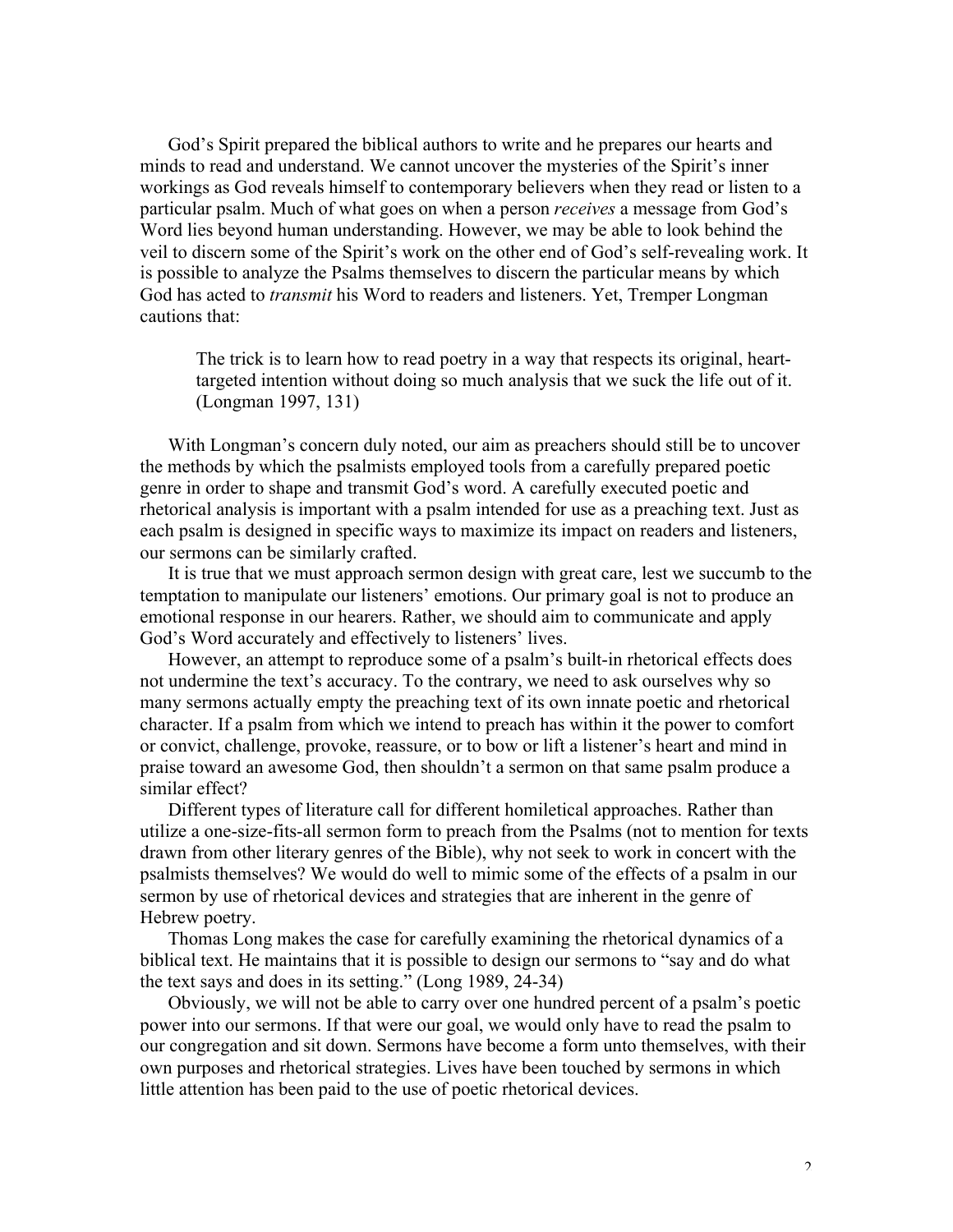However, new developments in the area of rhetorical criticism have supplied us with a new appreciation and awareness of the inspiration and ingenuity with which the biblical psalmists conducted their craft. If we continue to stuff the Psalms into traditional didactic sermon forms, we will be much like the proverbial father assembling his child's bicycle on Christmas Eve without following the directions. Our sermons will have many leftover parts for which we can find no use. And—although our sermon will be functional—it will probably never move with the power and grace that it might have had.

Rhetorical analysis should not replace exegesis. Rather, it should supplement our exegetical study of a psalm and build upon it. Exegesis answers the question, "what is the psalmist saying?" Rhetorical analysis answers the questions, "how did the psalmist say it, and what specifically causes this psalm to affect me the way it does?" Exegesis reads what a given line says. Rhetorical criticism seeks to uncover from the same line(s) how the text may be affecting readers or listeners while they are receiving the contents of the message. (Loscalzo 1992, 105) Once again, some aspects of the Spirit's work upon the minds and hearts of recipients lies beyond our understanding, although the text itself may contain a few clues.

The process of analyzing a psalm rhetorically and utilizing our findings in our sermon design will be our primary concern throughout the remainder of this paper. We will suggest a useful list of questions for performing a rhetorical analysis on a psalm. Then we will apply the questions to Psalms 8 and 32. We will offer a list of suggestions for enriching our preaching from the Psalms in general, and we will note possible homiletical strategies for preaching from these two psalms in particular.

Our list of questions is by no means exhaustive. Nor are our suggested homiletical strategies the only way, or even the best way of designing a sermon on one of these psalms. However, we believe that our questions and strategies comprise a legitimate approach to preaching from these psalms. By advancing such an approach, we are attempting to take seriously the means by which the biblical psalmists sought to reach past listener's daily distractions and defenses to lift their hearts in worship toward God.

#### *Performing a Rhetorical Analysis on the Psalms*

When we began research for our thesis on how to preach from the Psalms in a genresensitive manner, we hoped to find a single key that would unlock the secret behind the beauty and power of poetry in general, and the Psalter in particular. It seemed to us that poetic discourse often soars far above plain discourse in terms of the relative effects produced within listeners. We wanted to understand why "Four score and seven years ago, our forefathers brought forth…" touches us in a way that "Eighty-seven years ago our ancestors instituted…" does not. We theorized that if we could grasp the reason why the former soars while the latter merely plods along in the same general direction, then we could develop a simple formula that would vitalize our preaching on any given psalm.

We never found a master key. What we found instead was an entire key ring with different shaped keys that would unlock different types of locks. We came to recognize that there are different types of psalms, just as there are different types of locks. What makes one psalm affect us deeply often differs from what makes another psalm affect us. Preachers who wish to unlock the rhetorical power of a psalm and carry some of that power over into their sermons will need to carry a full key chain. Sometimes they will have to try several keys in a lock before they find just the right one.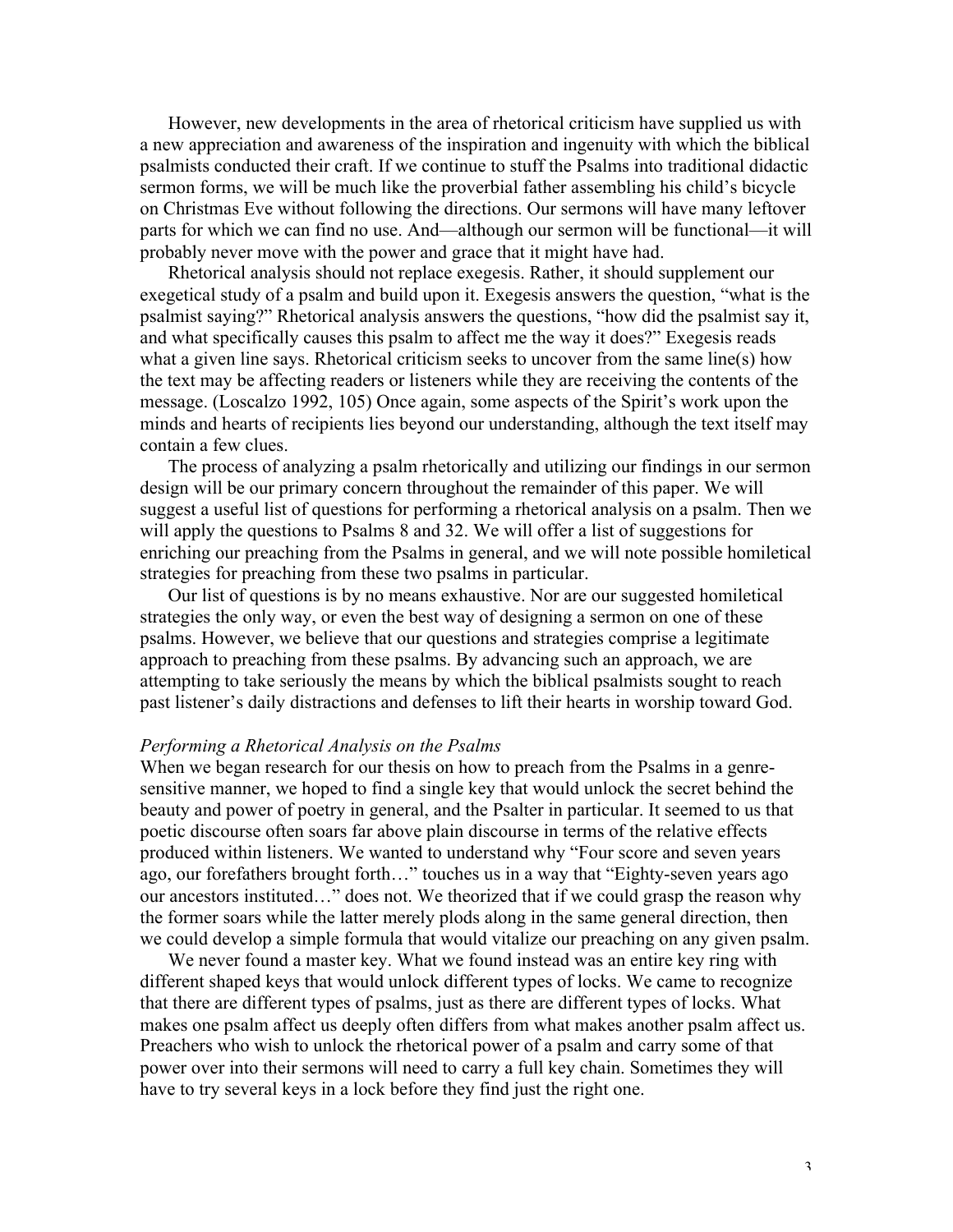The reason for this is that a multitude of rhetorical strategies is employed throughout the Psalter. Which strategy is used and to what degree in a given psalm makes a great difference in terms of the impact that a psalm may have upon readers and listeners. Therefore, as we apply the following questions to a given psalm, it is important to note that one question may be more useful than another as we perform a rhetorical analysis upon the psalm.

## **Moving from Text to Sermon**

Questions to ask about a psalm

- 1. To what genre does this psalm belong? (Long 1989, 24-34) How is it similar to other psalms of the same genre? How, if at all, does it differ?
- 2. What mood(s), subject matter, and intended effects are usually characteristic of a psalm of this type? Does this psalm remain true to type in these ways?
- 3. How well does this psalm follow the usual structural patterns of psalms of this type? Does the author introduce any *innovations* that alter the psalm's rhetorical impact?
- 4. Are the psalm's contents arranged inductively or deductively? What evidence points in this direction?
- 5. What is the rhetorical effect of this psalm? What feelings does it produce in me as a reader? How does the psalmist achieve these effects?
- 6. What is the psalm's emotional topography? Where are the highs, lows, and level places emotionally? What is the psalmist saying when the psalm hits these different levels of emotion?
- 7. What is the psalmist's point of view in time or space? How does the psalmist's point of view contribute to the psalm's message and effect? Is there a spatial or temporal movement within this psalm? If so, what effect does this produce? (Buttrick 1988, 55-68)
- 8. What is the psalm's narrative plot, if any? (Bellinger 1990, 36)
- 9. What are the key images in the psalm? What makes them key? How does the psalmist develop the images? What effects do they produce?
- 10. How, if at all, does the psalmist build tension into the psalm? How does he relieve it?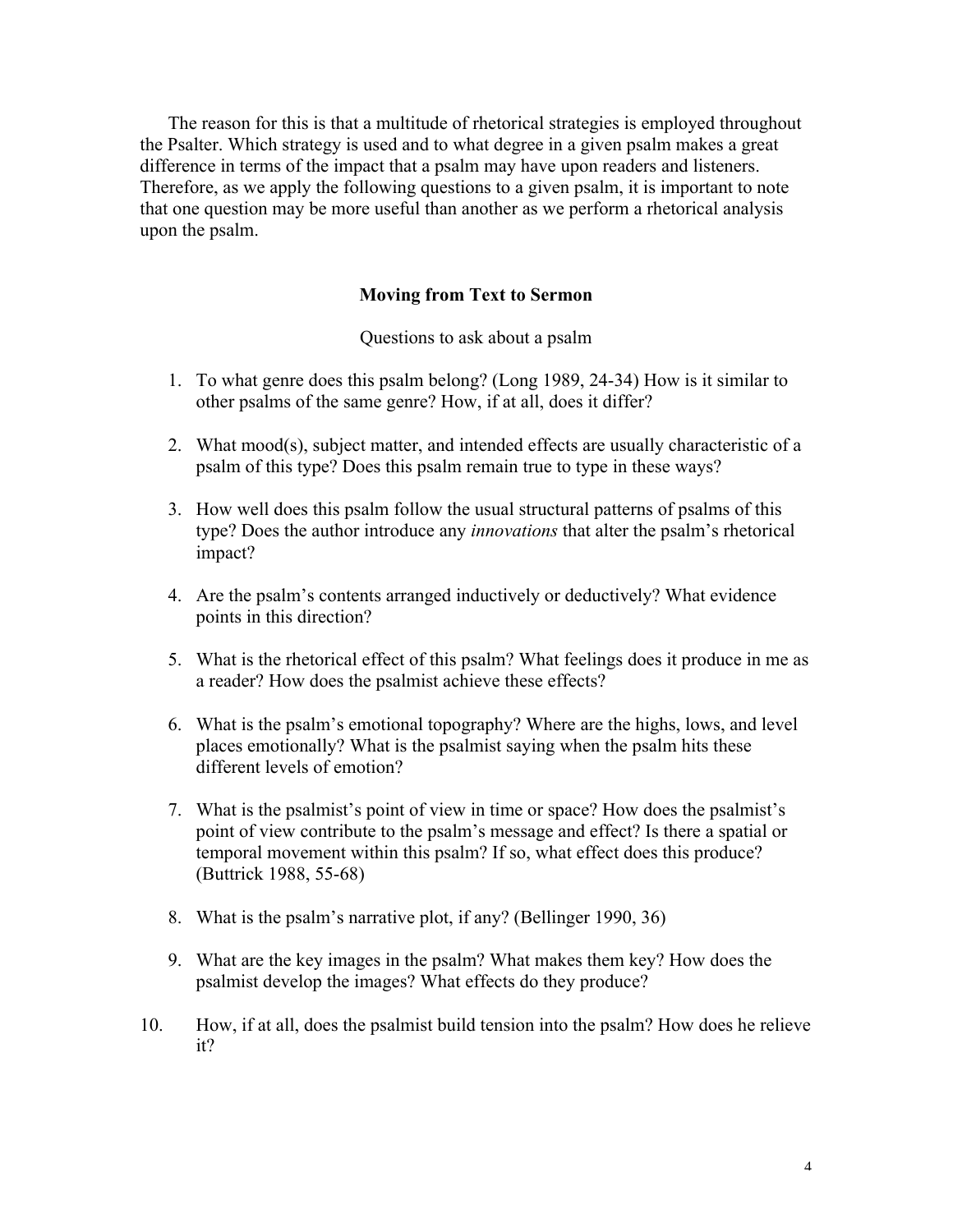- 11. What kind of language does the psalmist use? Is it concrete or abstract? What effect does it have?
- 12. What poetic devices does the psalmist employ in this psalm? These may include such things as imagery, metaphors, similes, personification, hyperbole, apostrophe, shifting or unusual tenses, presence or absence of refrains, and the like. What effect do these produce? (Long 1989, 24-34)
- 13. What are some of the intensifying features, if any, within this psalm?
- 14. What is the psalmist attempting to do in or through this psalm? What does he want the reader to think, feel, believe, or do as a result of reading this psalm? (Bellinger 1990, 36)

# *Performing a Rhetorical Analysis on Psalm 8*

With these questions in hand, we are now prepared to analyze Psalm 8. This psalm is a hymn celebrating the greatness of God as Creator of all things. It is quoted by the author of Hebrews who identifies "the son of man" in verse 4 of the psalm as Jesus. In our view, it would be better to preach two sermons, one on Psalm 8 and the other on Hebrews 2, rather than to preach one complex and lengthy sermon on the two texts paired together. The analysis that follows deals primarily with Psalm 8 as it functioned in its original literary context.

# **Moving from Text to Sermon**

Psalm 8

1. To what genre does this psalm belong? How is it similar to other psalms of the same genre? How, if at all, does it differ?

Psalm 8 is a hymn. The purpose of a hymn is to give praise to God for something. In this case God is to be praised for his work as creator and for his ongoing care of his creatures, especially human beings. The psalmist opens the song with words of praise uttered directly to God. This psalm differs from many other hymns in that the psalmist's opening words are addressed to God directly rather than to other worshippers, as is the case with other hymns such as Psalms 95, 96, 100, etc. (Anderson 1983, 136–137)

2. What mood(s), subject matter, and intended effects are usually characteristic of a psalm of this type? Does this psalm remain true to type in these ways?

Hymns typically convey a joyous mood. This psalm celebrates God's work as creator of the world. By casting his eye toward the heavens, the psalmist paints a picture of the grandeur and vastness of God and his handiwork. Then, in the middle of the psalm, he shifts the focus down to how small and insignificant we are by comparison.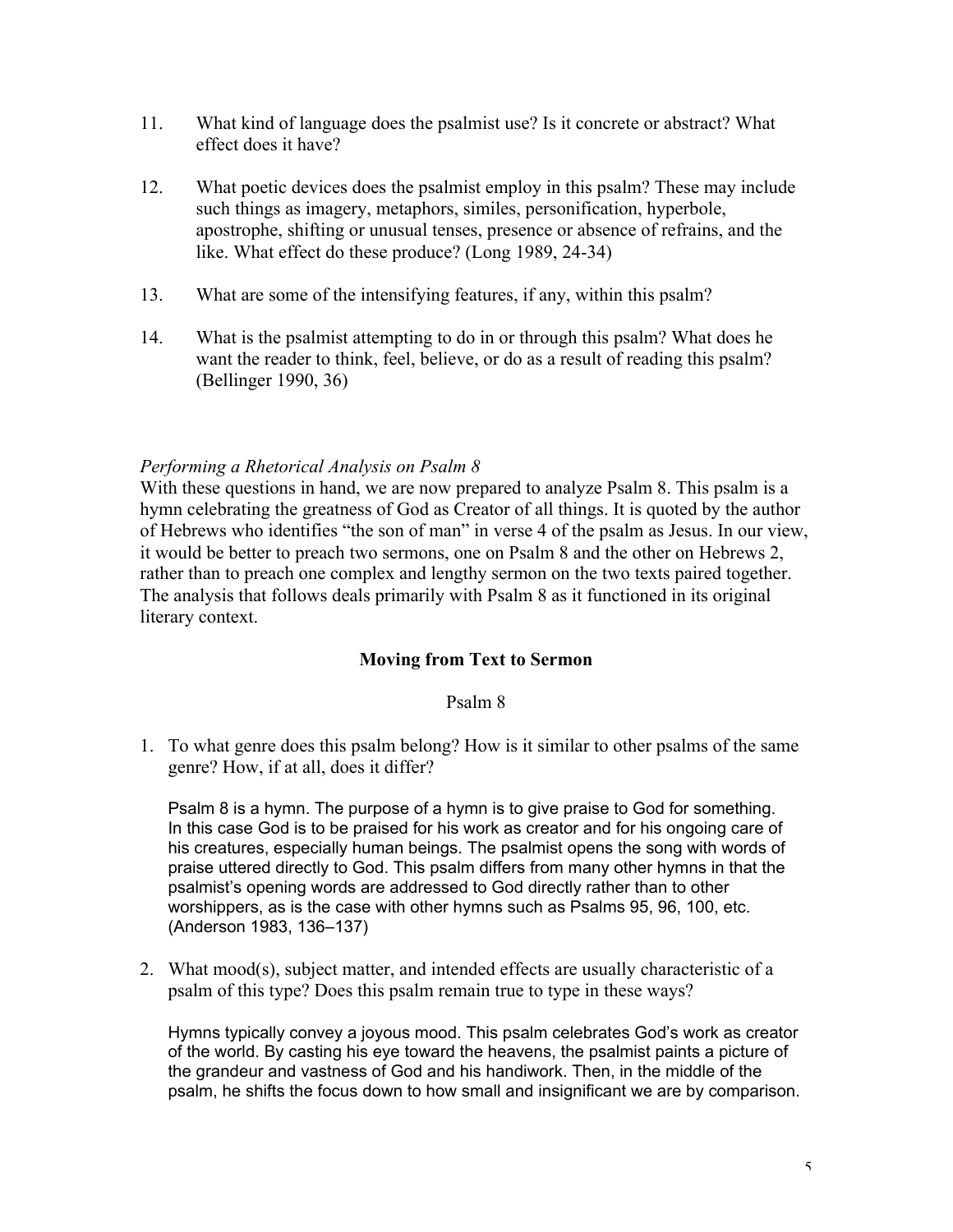He does this with a question, "What is man that you are mindful of him, the son of man that you care for him? Humanity is elevated to a place of prominence in the next verse in language that calls to mind the theology of creation in Genesis 1.

3. How well does this psalm follow the usual structural patterns of psalms of this type? Does the author introduce any *innovations* that alter the psalm's rhetorical impact?

Hymns typically open and close with words of praise. The body of the hymn offers reasons for praise. Psalm 8 contains all of these features. The opening and closing verses operate as a type of refrain. The strategic placement of a question in the middle of the psalm deepens the sense of wonder and awe at the glory of God's power and the intimacy of his concern for us.

4. Are the psalm's contents arranged inductively or deductively? What evidence points in this direction?

The psalm has a deductive feeling because the psalmist opens the hymn with words of praise. He presents the desired response from listeners at the outset and supports the call for worship with reasons to do so. This contrasts with psalms such as psalm 130, which has an inductive feeling because it opens with the words, "Out of the depths I cry to you."

5. What is the rhetorical effect of this psalm? What feelings does it produce in me as a reader? How does the psalmist achieve these effects?

The psalm makes me feel small by comparison to the grandeur of the night time sky. I have a similar feeling when I stand looking at the ocean and think about the vastness and power that it contains. The psalmist achieves the effect by sharply shifting the focus from the heavens to human beings.

6. What is the psalm's emotional topography? Where are the highs, lows, and level places emotionally? What is the psalmist saying when the psalm hits these different levels of emotion?

The psalm opens in a major key, shifts momentarily to a minor key via the question posed in verse 4, and shifts back to a major key with the answer to his question in verse 5.

7. What is the psalmist's point of view in time or space? How does the psalmist's point of view contribute to the psalm's message and effect? Is there a spatial or temporal movement within this psalm? If so, what effect does this produce?

It's as if the psalmist is standing outside on a starlit night, gazing upward to the heavens and musing about the greatness of the one that is above the heavens. At some point during his meditation it is possible, although not certain, that he hears a baby cry (something calls to his mind the image of a very young child). His focus shifts from the grandeur of the heavens downward to the smallness and the seeming insignificance of the human race. Yet, the psalmist is aware of humanity's elevated position by God's design. He says that humanity is "lower than the heavenly beings,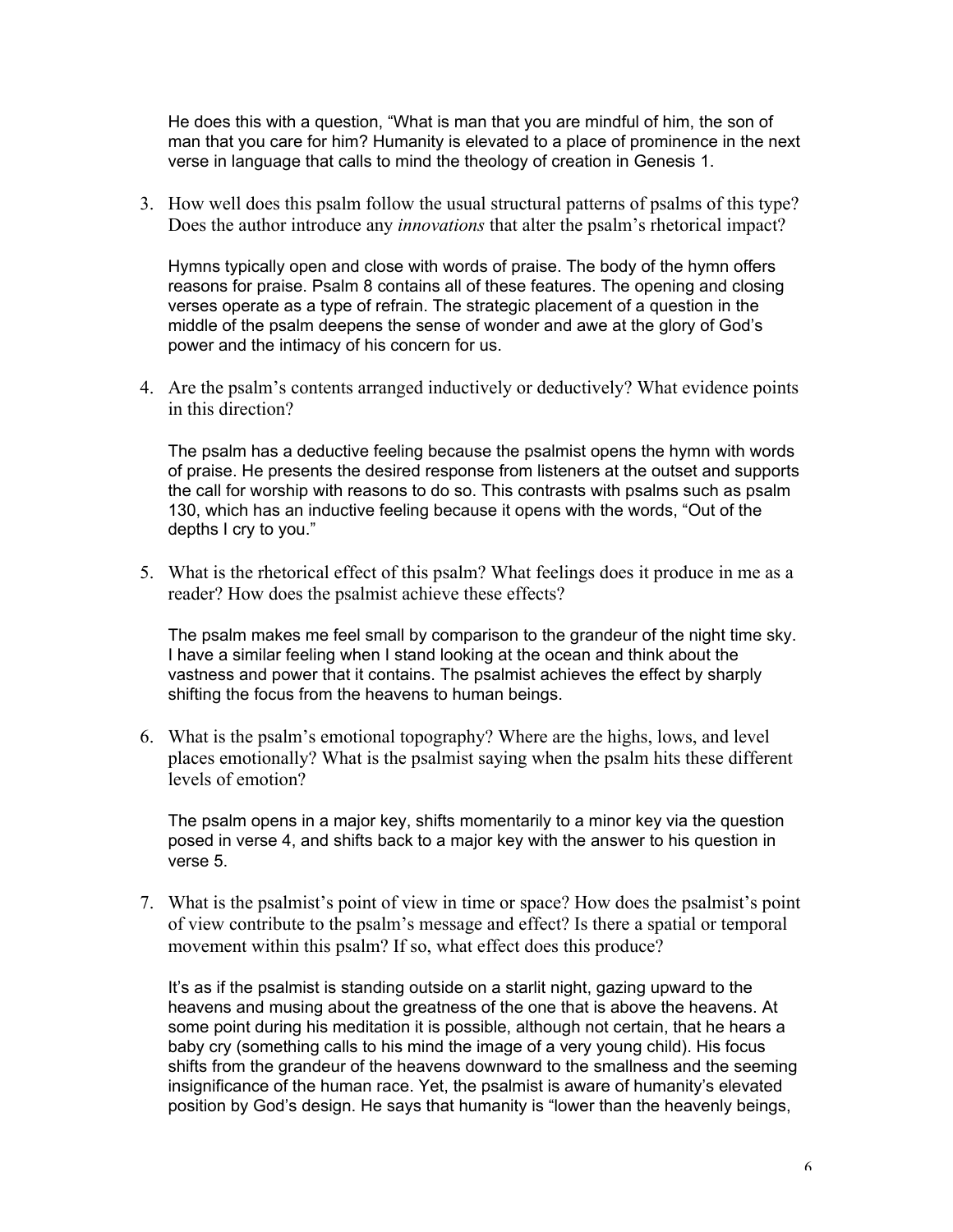yet crowned with glory and honor…ruler over the works of [God's] hands…" At this point, the psalmist appears to have a panoramic view of the creatures that inhabit the land, sea, and sky.

8. What is the psalm's narrative plot, if any?

Narrative plot appears to contribute less to the rhetorical effect of this psalm than to many other psalms. What plot there is has to do mostly with Creation.

9. What key images are in the psalm? What makes them key? How does the psalmist develop the images? What effect do they produce?

Suckling infants, enemies and avengers, God placing the sun, moon and stars in the heavens, human beings, heavenly beings, flocks, herds, birds, and fish are all present in this brief hymn. The purpose behind the inclusion of suckling infants, enemies, and avengers seems somewhat unclear. Their mention does seem to add a note of sublimity. The juxtaposition of humanity against the vastness of the rest of creation inspires a sense of awe and quiet reflection.

10. How, if at all, does the psalmist build tension into the psalm? How does he relieve it?

The only significant tension comes in the middle of the psalm with the psalmist's ageold question about the significance of humanity in the larger scheme of things. He relieves the tension immediately in the next verse by answering his own question.

11. What kind of language does the psalmist use? Is it concrete or abstract? What effect does it have?

The psalmist uses language and develops themes that call to mind the opening chapters of Genesis. The psalmist uses concrete and specific words rather than abstract ones.

12. What poetic devices does the psalmist employ in this psalm? These may include such things as imagery, metaphors, similes, personification, hyperbole, apostrophe, shifting or unusual tenses, presence or absence of refrains, and the like. What effect do these produce?

The psalmist does not employ many of the poetic devices found commonly throughout the Psalter. For instance, he does not use metaphors, similes, or hyperbole. He does use refrains, but only at the beginning and end of the psalm. These are comprised of praise given in the form of direct address to God. He also uses highly visual and concrete imagery, and jumps freely from one image to another.

13. What are some of the intensifying features, if any, within this psalm?

In a couple of places, the psalmist begins with a general term and then amplifies the term by mentioning a few specific terms that fit under it. The word "heavens" is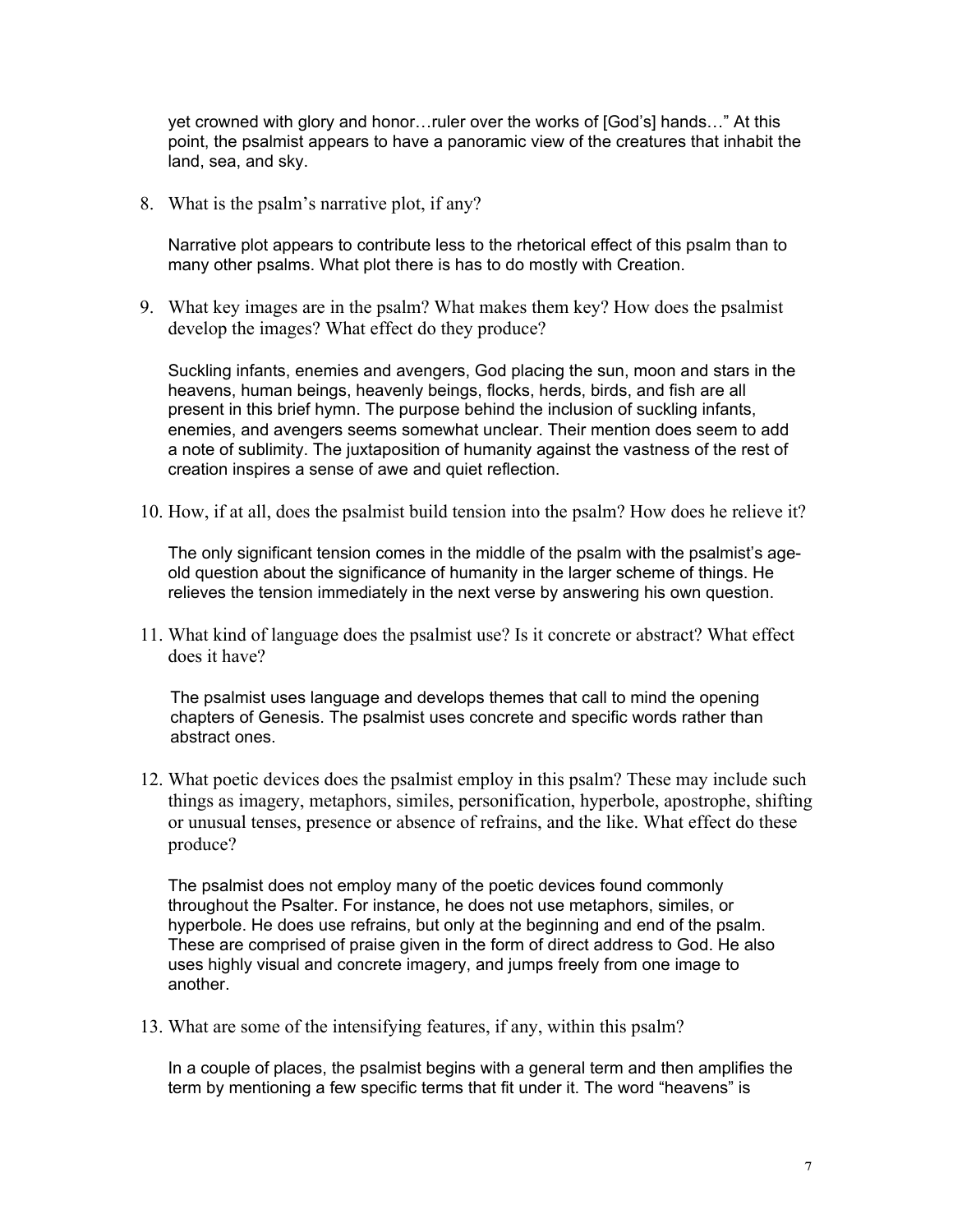amplified by "work of your fingers," " moon," and "stars." "Everything under his feet" is amplified by "flocks and herds," "birds of the air," and "fish of the sea."

14. What is the psalmist attempting to do in or through this psalm? What does he want the reader to think, feel, believe, or do as a result of reading this psalm?

The psalmist wants worshippers to praise God for the glory of his handiwork. He also wants worshippers to come away from singing the psalm with a combination of humility and feelings of exultation at our unique standing in this vast universe.

#### *Some Possible ways to Preach from Psalm 8*

Psalm 8 is one of a small group of psalms that is devoted to the topic of creation. We are interested especially in how the psalm functions rhetorically. What effect does the psalm produce on the listener, and how does the psalmist achieve that effect? How may we carry over some of this rhetorical impact to a contemporary audience? What moves will we make? What kinds of illustrations would be compatible with the biblical text?

One of the striking things about this particular psalm is the sharp rhetorical turn that the psalmist makes in the middle of the psalm. He begins in verses 1 and 3 by using broad brush-strokes to paint a verbal picture of God's creation of the universe. God's glory is depicted by the vastness of the heavens in which he has placed the moon and stars. In verse 4, the psalmist makes a sudden rhetorical turn. Without warning, he shifts to a question, "What is man that you are mindful of him, the son of man that you care for him?" The sharp juxtaposition of this question with the glory of God displayed in the heavens is the key to understanding and preaching the entire psalm.

A preacher could begin the sermon by heightening the effects of the grandeur of the creation. There are a number of ways to do this. A personal approach would require a preacher to describe an experience of the feeling that the psalmist captures in the opening verses, "When I was a child I once tried to count the stars…."Another approach might be to expand upon the psalmist's observations with an illustration from science, "If only the psalmist had had a telescope to survey the night sky…." This could be followed by a description of currently known facts about the size of the universe, the number of galaxies and stars, and the like. The efforts of the preacher at this point would be directed toward intensifying the feeling of awe at the majesty of the creation. The more that this feeling of awe comes across in the sermon, the more effective will be the transition into the next major move of the sermon.

The transition to the next move could be facilitated by posing the psalmist's question, "Is it any wonder that the psalmist asked, 'What is man that you are mindful of him, the son of man that you care for him?' How small and seemingly insignificant we feel when we compare ourselves with the heavens!" At this point in the message, our feeling of insignificance could be heightened with a quote from an author such as Carl Sagan.

"As long as there have been humans we have searched for our place in the cosmos. Where are we? Who are we? We find that we live on an insignificant planet of a humdrum star lost in a galaxy tucked away in some forgotten corner of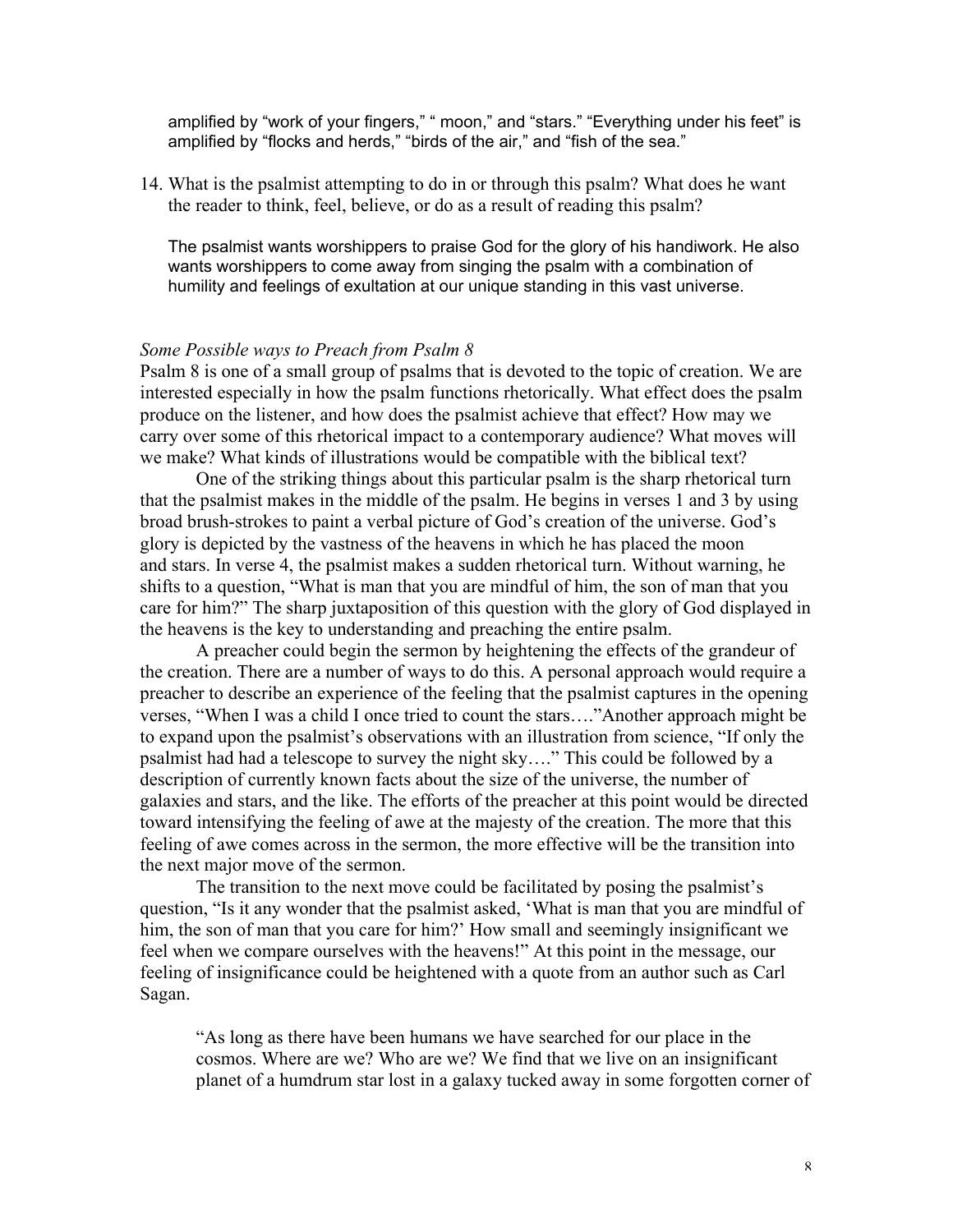a universe in which there are far more galaxies than people." (Carl Sagan 1986, 74)

The effect of the illustration could be further heightened by repeating the adjectives and nouns from the quote, "insignificant planet, humdrum star, forgotten corner of the universe." "Are we really insignificant and forgotten?" The preacher could offer an illustration on feelings of insignificance using salient quotes, studies that have been done concerning people's sense of insignificance, or a story from everyday life.

In order to stay with the emotional and thematic contours of this particular psalm, the next move should be devoted to restoring a biblical view of human dignity, as the psalmist does in verses 5–8. The move could be heightened by an illustration from science about the extraordinarily precise conditions required of a universe that is capable of sustaining life. Renowned astrophysicist Martin Rees offers the following startling information about the size of our universe,

"The very hugeness of our universe, which seems at first to signify how unimportant we are in the cosmic scheme, is actually entailed by our existence! This is not to say that there couldn't have been a smaller universe, only that we could not have existed in it." (Rees 2000, 10)

A list of other helpful details that pertain to the fine-tuning of our universe includes such things as the force of gravity, the tilt of the earth, the earth's near ideal positioning in orbit around just the right size star, the size of our universe, and the like. All of these could help to intensify listeners' sense of wonder and awe at the majesty of God's wisdom and love as he called into being a world of which we are the crown and glory of his handiwork.

Because Psalm 8 has a special place in the New Testament—the author of Hebrews cites part of the psalm in reference to the person and work of Christ—the preacher may wish to include a move in the sermon that deals with Christ's incarnation and atoning work. What stronger support is there for the degree of God's love for us than we find in the central message of the Gospel—that he loved us enough to send his Son into the world to become one of us, and to offer himself in our place as an atoning sacrifice for sin?

Psalm 8 in its original context does not make direct reference to Christ. However, the author of Hebrews clearly identifies Christ with the "son of man" of verse 4 in the psalm. Verse 2 of Psalm 8—a verse that is somewhat difficult to interpret from the context of the rest of the psalm alone—introduces the topic of the enmity between God and humans. This opens the door to preaching on the incarnation and atonement without necessarily offering a full treatment of Hebrews 2 in the sermon.

For those preachers who wish to pair Psalm 8 with Hebrews 2 in a sermon, it might be advisable to preach two sermons. The first would be comprised of a full treatment of Psalm 8 as it functioned in its original context. The second sermon would focus more on Hebrews 2, but make major reference to psalm 8 as well.

The suggestions offered here are far from being the only good way to preach on this psalm. But the approach they represent has several advantages. It remains faithful to the meaning embodied in the psalmist's words. It takes seriously the obstacles that the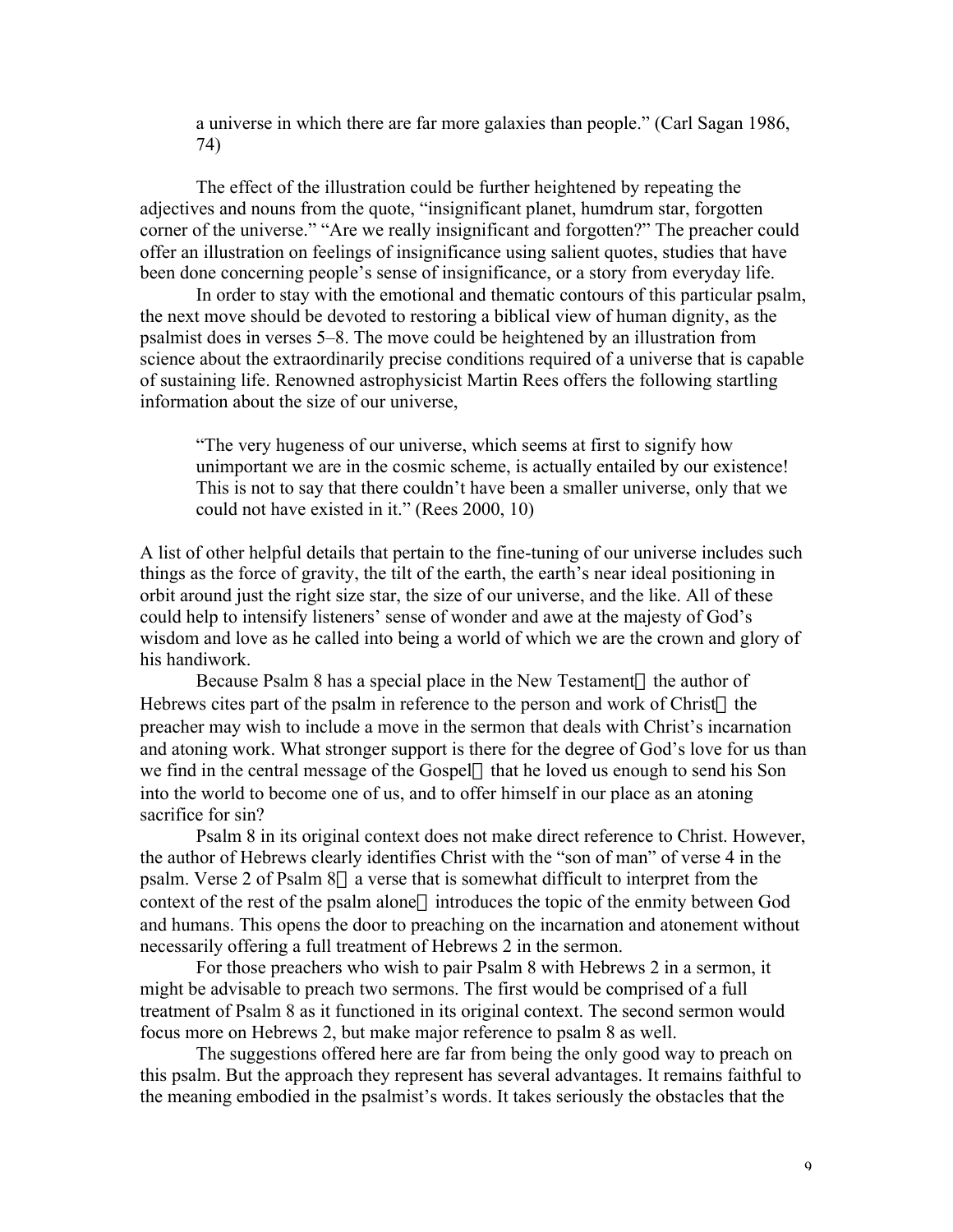more ardent naturalistic scientists have attempted to erect against a theistic understanding of the cosmos. And it reassures those listeners who wonder how a God who is busy running such a huge universe could possibly care for them. If the cosmos were not the way it is, they could not be here to ask the question!

## *Performing a Rhetorical analysis on Psalm 32*

The author of Psalm 32 used a highly innovative technique to produce the rhetorical effects of the psalm. He blended elements from three different types of psalm. The result is a hybrid psalm that is cross-pollinated with characteristics of penitential, wisdom, and individual thanksgiving psalms. This alters the point of view and the mood of the psalm, making it highly unusual among the penitential psalms.

# **Moving from Text to Sermon**

# *Psalm 32*

1. To what genre does this psalm belong? How is it similar to other psalms of the same genre? How, if at all, does it differ?

Psalm 32 is a mixed type. It has elements from wisdom psalms as well as penitential psalms. (Anderson 1983, 236, 240)

2. What mood(s), subject matter, and intended effects are usually characteristic of a psalm of this type? Does this psalm remain true to type in these ways?

Penitential psalms usually have an intense feeling of sadness and anxiety. Any feeling of hope is usually oriented toward the future. This psalm, by contrast, has a feeling of confidence and assurance. The anxiety and sorrow are relegated to the past. It is the only penitential psalm of its kind. Its confident mood derives from the wisdom elements it possesses.

3. How well does this psalm follow the usual structural patterns of psalms of this type? Does the author introduce any *innovations* that alter the psalm's rhetorical impact?

It deviates significantly from both penitential psalms and wisdom psalms, moving back and forth between them. This blending of elements from different psalm types is highly innovative. This approach significantly alters the mood and point of view when the psalm is compared to other penitential psalms.

4. Are the psalm's contents arranged inductively or deductively? What evidence points in this direction?

The overall feeling of the psalm is deductive in arrangement. This is achieved by making a strong general assertion in the opening lines.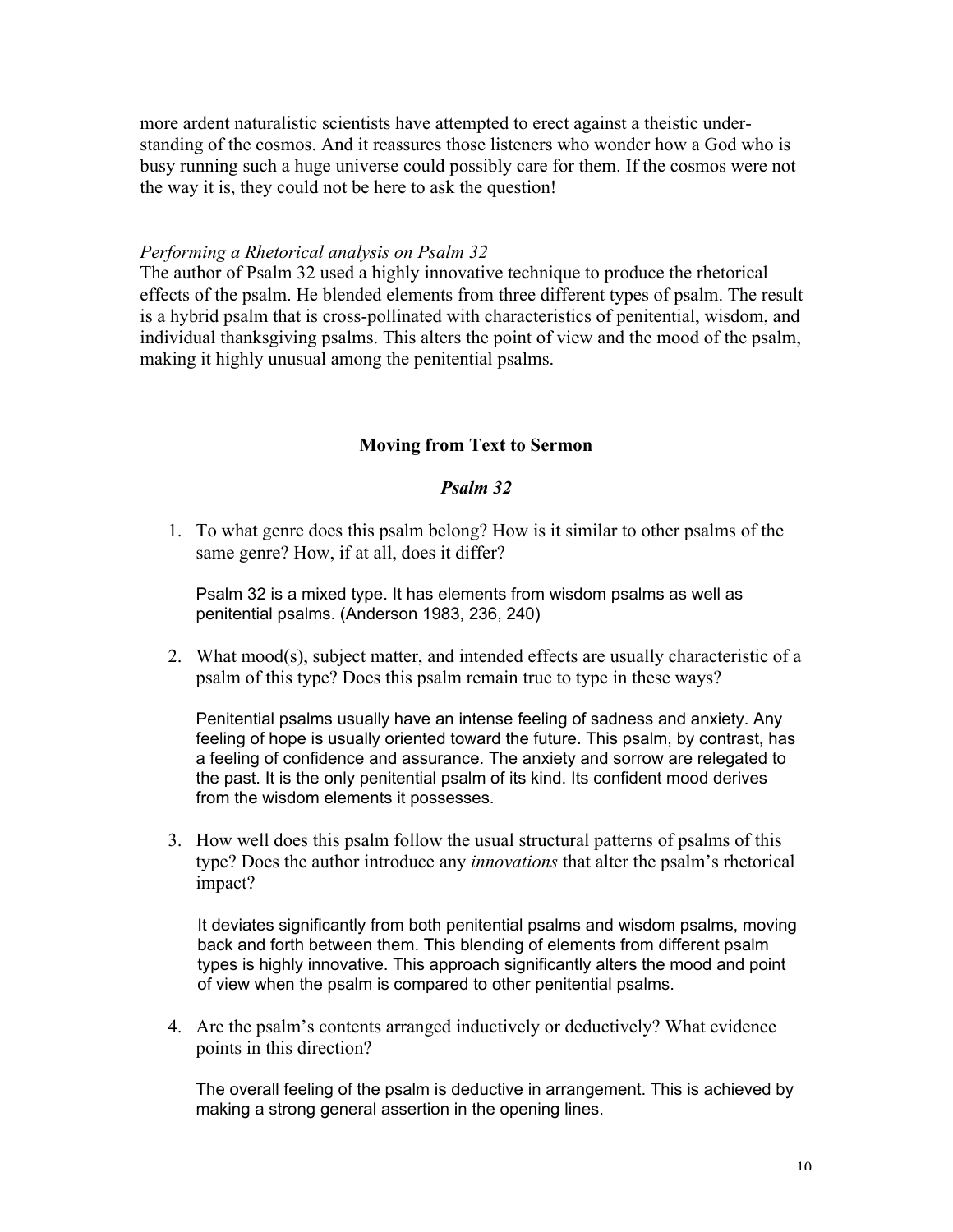5. What is the rhetorical effect of this psalm? What feelings does it produce in me as a reader? How does the psalmist achieve these effects?

The psalm's overall effect is one of hope, confidence, and anticipation of forgiveness. It achieves a feeling of identification with me as a reader by offering a personal testimony of movement from guilt to forgiveness. It ends with a feeling of being instructed by one who is older and wiser.

6. What is the psalm's emotional topography? Where are the highs, lows, and level places emotionally? What is the psalmist saying when the psalm hits these different levels of emotion?

The psalm begins on an even keel with a positive assertion in vss.1–2. The psalm dips down to an emotional low in vss. 3–4. There is a decidedly upward shift toward more positive feelings in vs. 5, which acts like a hinge or turning point. In vss. 6–10 the psalm levels out, resembling vss. 1–2 in tone. It ends in vs. 11 on an elevated note of praise.

7. What is the psalmist's point of view in time or space? How does the psalmist's point of view contribute to the psalm's message and effect? Is there a spatial or temporal movement within this psalm? If so, what effect does this produce?

Point of view is one of the most striking features in this penitential psalm. The psalm deals with unconfessed sin in an unusual way by looking at it as a past problem that the psalmist has resolved by confession. The psalmist avoids elevating himself above the listener by recounting his own past failure. Yet he helps the sinner from a superior position by use of the past tense and by borrowing wisdom elements from another psalm type.

8. What is the psalm's narrative plot, if any?

Past unconfessed sin→confession→acceptance of forgiveness→counselor to  $others \rightarrow present$  and future hope

9. What are the key images in the psalm? What makes them key? How does the psalmist develop the images? What effects do they produce?

The images include such things as an apparent courtroom scene (impute iniquity), a body that wears out, constant groaning, juices pressed out from the heavy hand of the Lord upon him, like the dryness of the heat of summer, flood waters, a hiding place, a horse and a mule. Some of these images contribute a feeling of tension often found in laments and penitential psalms. Others create a lighter, more detached mood characteristic of wisdom literature.

10. How, if at all, does the psalmist build tension into the psalm? How does he relieve it?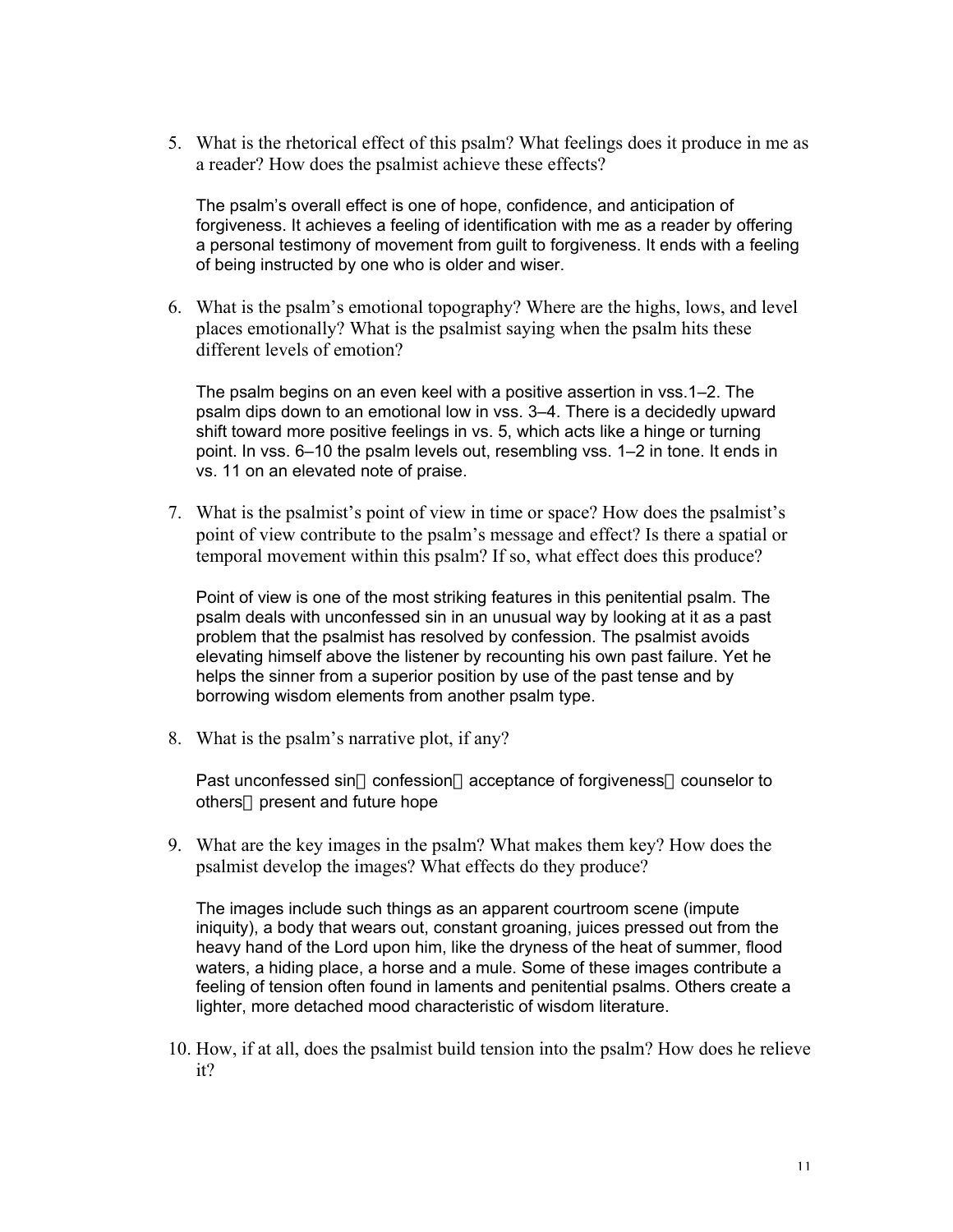The psalmist builds tension by recounting the terrible physical consequences of wasting away and drying out, like the remains of a pressed olive left in the olive press on a hot day after the olive oil has been drained away.

11. What kind of language does the psalmist use? Is it concrete or abstract? What effect does it have?

Vivid, concrete words characterize the heart of the psalm. The psalm's language paints a vivid picture of the horrors of sin and its consequences. Unrepentant sinners are compared with insensible horses and stubborn mules.

12. What poetic devices does the psalmist employ in this psalm? These may include such things as imagery, metaphors, similes, personification, hyperbole, apostrophe, shifting or unusual tenses, presence or absence of refrains, and the like. What effect do these produce?

Formulaic sayings of a wisdom psalm at the beginning and near the end of the psalm; vivid imagery of wearing out and drying up; similes, metaphors, personal testimony, innovative use of tenses; movement from general to particular to general again.

13. What are some of the intensifying features, if any, within this psalm?

*Movement from general (vss. 1–2) to particular (vss. 3–4) expressions* "acknowledged" (general) to "did not hide" (stronger)

*Movement from weaker (or more neutral) to stronger expressions* hiding place $\rightarrow$ preserved $\rightarrow$ surrounded by…deliverance instruct→counsel

horse $\rightarrow$ mule

14. What is the psalmist attempting to do in or through this psalm? What does he want the reader to think, feel, believe, or do as a result of reading this psalm?

By recounting his own personal experience, the psalmist creates a sense of identification with the listener. By offering advice as one who has already overcome the problem that is still a present reality in the listener's life, the psalmist wins the listener's trust that the words of the psalm offer definite help. The psalmist wants the listener to learn from his wiser brother in the faith. He wants to end on a note of confidence and praise.

# *Some Possible Ways to Preach from Psalm 32*

Psalm 32 is more complicated than many of the other psalms. It demonstrates features from three different psalm-types. In terms of subject matter, psalm 32 is a penitential psalm. However, the formula of a wisdom psalm is plainly evident in verses 1–2 and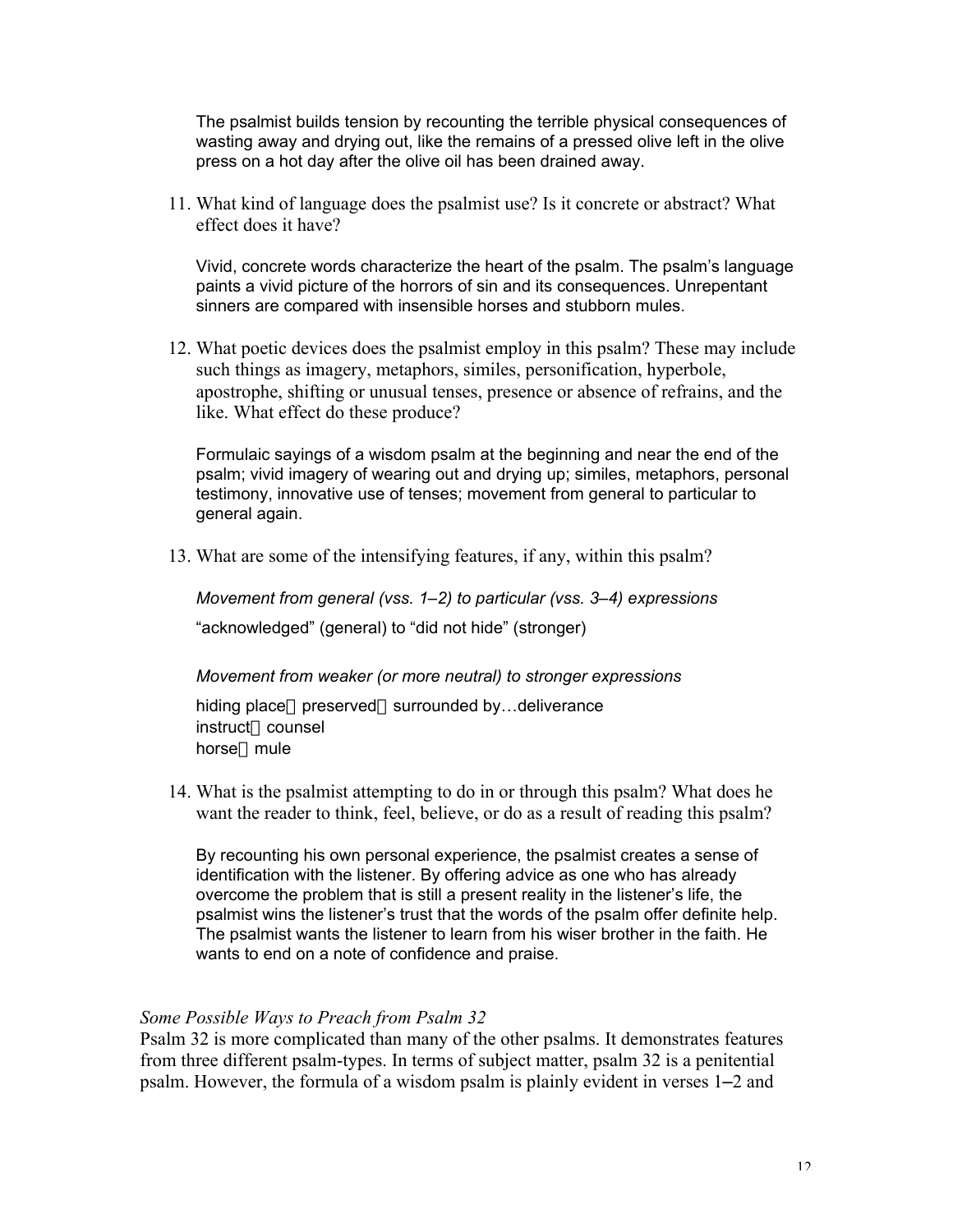8–10. Verses 3–7 fit the pattern of an individual psalm of thanksgiving. Clearly Psalm 32 exhibits features of all three types, and should therefore be classified as a mixed type.

The blending of penitential elements with wisdom and thanksgiving elements accomplishes two things of particular importance. First, it reveals what the purpose of the psalm is. Psalm 32 was written to instruct the reader on how to find forgiveness from God. The completeness of the forgiveness that is promised is amplified by the author's use of three of the most significant Hebrew words for both sin and forgiveness respectively. When someone is truly forgiven by God, their 'transgressions' are 'carried away,' their 'missing of the mark' is 'covered over,' and the 'twisting effects of guilt' are erased from their permanent record and thus are 'no longer reckoned against them.'

Second, the blending of elements from different psalm types helps to produce one of the psalm's most striking effects—its extraordinary point of view. In each of the other six penitential psalms (Psalms 6, 38, 51, 102, 130, and 143), the psalmists write from a different vantage point. Either they cry out *before* a crisis begins in order to ward off God's judgement for sin, or they cry out *during* a crisis in order to be delivered from consequences of some sinful act. Psalm 32 is different. Its author writes from the point of view of a person whose crisis has been resolved. Although the author had been in distress previously as a result of unconfessed sin, he has now moved beyond distress to a place of peace and forgiveness. The author's unusual viewpoint changes the entire mood of psalm 32. Instead of the sadness, fear, and longing for deliverance that usually pervade penitential psalms, psalm 32 is filled with thanksgiving, confidence, and happiness. The overall attitude of psalm 32 is one of praise rather than lament.

The psalmist creates another important effect by use of his unusual point of view. He gains credibility for himself and the advice he will soon offer. His personal credibility will rest ultimately on his *identification* with the reader's painful experience with unconfessed sin. In other words, the psalmist's persuasiveness with the reader is enhanced by an experience they share in common. They are fellow travelers, yet the psalmist is better prepared to be the navigator. He is able to point the way because he has already scouted out the road ahead and has now returned to assist the reader along the way to peace and forgiveness.

The psalmist learned first through his own mistake what not to do with his sin. In the second strophe, we learn that there was a time in the author's life when he did not deal with his sin in the way that God wanted him to—namely through confession. With lively language and vivid imagery, the psalmist describes the pain that resulted from his ineffective attempt to hide his sin from God. Many a reader would be able to identify with the psalmist's experience of pain in body and spirit.

Yet, his failure is followed immediately by victory when he finally confessed his sin. His confession replaced his earlier attempt to cover over his sin—something that only God can do effectively! Now, because he has successfully turned back from the wrong path through confession and repentance and has gone a ways further down the right path toward forgiveness, he is qualified to tell the reader which path to take. Authority for his advice grows from the fact that in the end he successfully overcame his sin and its painful results through confession. The narrator of psalm 32 is much more able to assist wayward sinners than the narrator of Psalm 51 is able to do because the latter is still in need of rescue himself.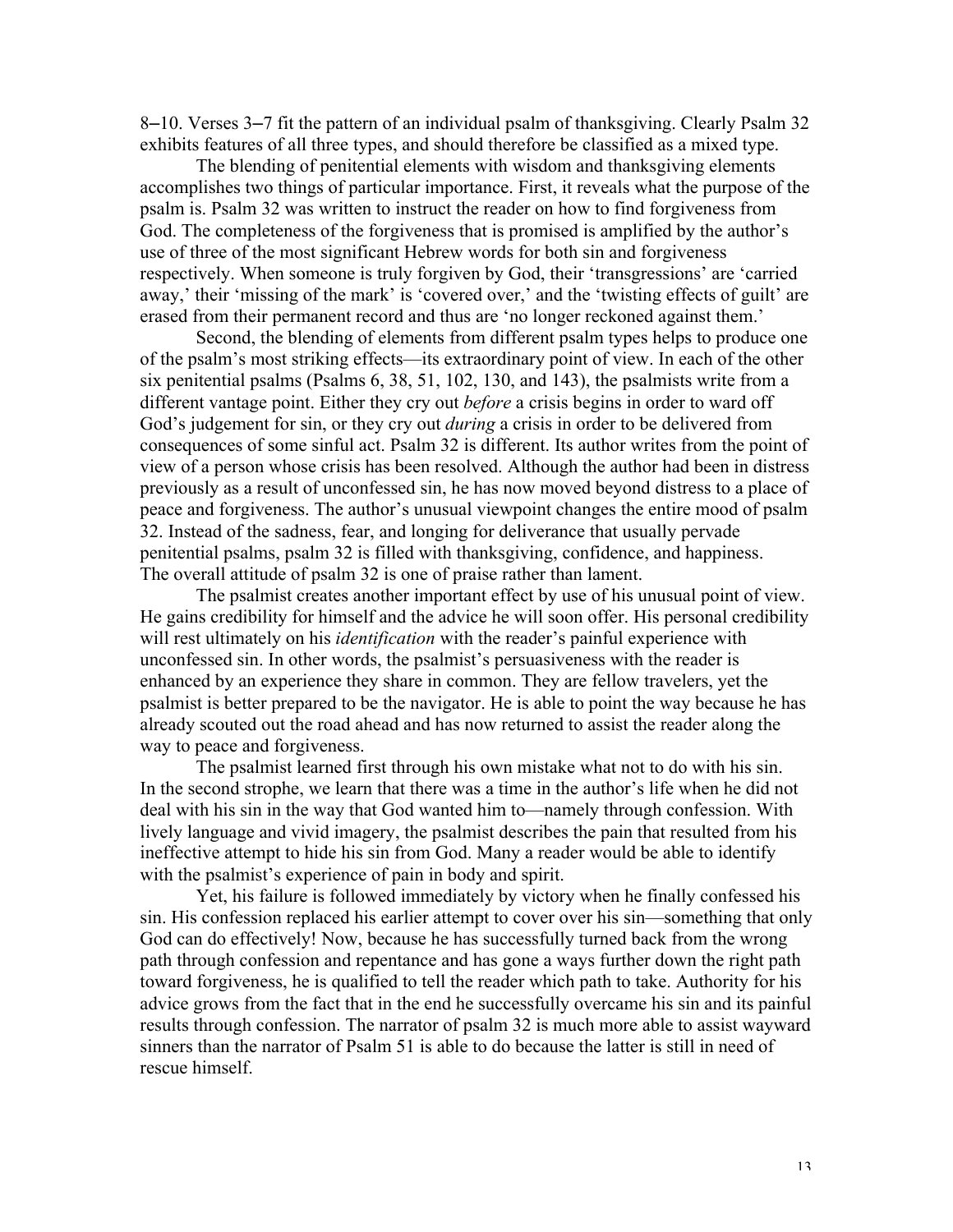The psalm does not convey a sense of tension until verses 3-4. Here the psalmist generates tension by recounting a time of anxiety and distress resulting from his silence about his sin. He utilizes potent imagery to describe the state he was in physically and emotionally from holding onto his guilt. His "bones wasted away" and his "life's juices were drained away as in the heat of summer."

The tension is short-lived. The author releases it in verse 5 when he recounts the relief he experienced after he acknowledged his sin to God. Because he no longer attempted to cover up his sin the Lord becomes his hiding place protecting him in times of trouble. He addresses God in verses 6 and 7, but he appears to want the reader to listen in and understand the importance of praying to God "while [he] may be found." This adds a note of tension back into the psalm because the phrase implies that a time may come when it is too late to pray.

Wisdom elements appear near the end of the psalm. The reader is instructed not to become like the horse or mule which need to be led around with a bit and bridle. The consequences of not maintaining a healthy relationship with God are a loss of freedom and blessing. The person who does not internalize God's commandments and ways has no understanding. An individual who uses their freedom irresponsibly will have to be brought under control as horses and mules need to be controlled by bit and bridle.

There are a few key ways by which a preacher can carry over some of the effects of this psalm into a sermon. The first would be to retain the psalmist's point of view toward both the subject of sin and his or her listeners. The psalmist takes the role of fellow traveler with the reader. And, although the psalmist is well aware of the destruction that sin can bring to a person's life, he is also aware of an effective means to free oneself from its power. A preacher should assume the same role of a traveling companion who has passed over the route before and thus knows the way to go. Preaching from the same vantage point as the psalmist will contribute a good deal to mimicking the mood and the effects of psalm 32.

There are a couple of ways to reproduce the psalmist's point of view in a sermon. First, a preacher can bring to light the psalmist's experience with sin, as well as his attitude toward his audience, and identify with him by saying something like the following:

"The psalmist is like a wise friend writing advice to you this morning—hard earned words of wisdom from his own failure to deal with his sin as God requires. Although at first he attempted to cover over his sin by himself, it did not work. The psalmist learned by painful experience that only God can cover over our offences. The good news is that he eventually did turn it over to God and in return he received true and complete forgiveness. This morning, I want to share with you God's way of dealing effectively with your sin and failure. I am not more righteous than you are. Like the psalmist I too have sometimes had to learn how to deal with my failures the hard way. I've learned from my own experience that the advice of the psalmist is as true and helpful today as it was when he first penned the words of the psalm."

Second, a preacher can mimic the psalmist's point of view by telling of a first hand experience that parallels the experience of the psalmist. If this approach is preferred,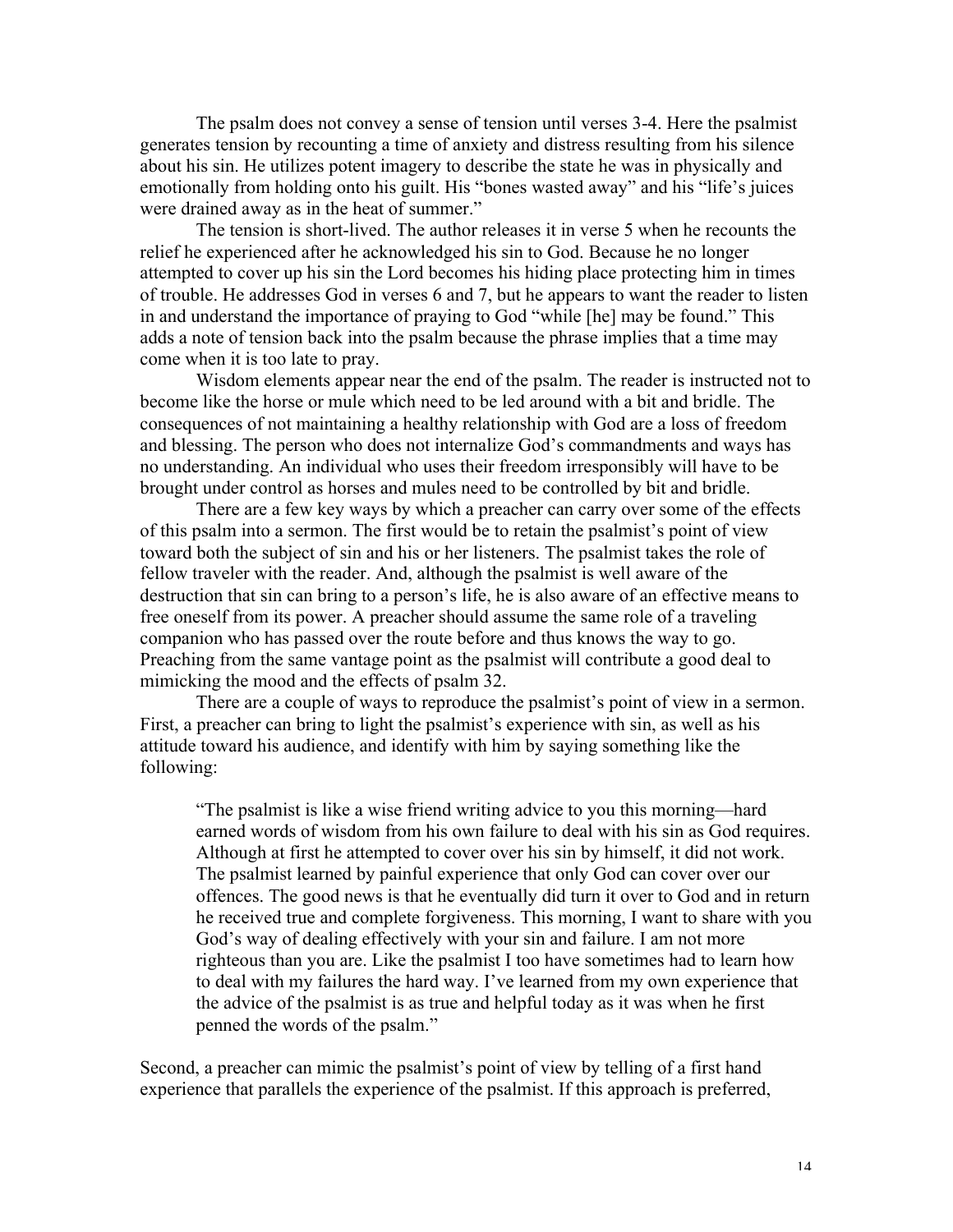a preacher should exercise care not to overwhelm listeners with details that are too personal. Moreover the illustration should fit the pattern of the psalm. The preacher could describe an experience with unresolved guilt that at one time ate away at his or her conscience, but has since been dealt with in a godly way through confession and repentance.

A second way to carry over some of the psalm's effects into the sermon is to build tension by discussing the effects of mishandled sin. The imagery of the psalm is vibrant when the psalmist describes the extreme dryness he experienced as a result of trying to hide his sin from God. The tension in the psalm is built entirely around the pressure he felt before he confessed whatever it was that he did to offend God. Perhaps an illustration about the role of stress in producing illness would be helpful.

Another way to build tension into the sermon is to tell a story about a contemporary person who has shared the psalmist's experience. There are plenty of biographies about people who have made their way through secret struggles. Some books written by Christian counselors also have material that could be useful. A well-told story from real life can do a great deal to capture people's attention and reinforce their confidence in the message of the psalmist in Psalm 32.

When the preacher progresses to the next move, where he or she seeks to relieve the listener's tension by offering a solution, it is important to bring the listeners to a Christ-centered solution. The psalmist was on the right path. Confession is an important spiritual discipline. However, the psalmist lived at a time before the full light of the gospel was revealed in and through God's Son. The assurance that comes through the realization that Christ has canceled our debt surpasses anything the psalmist could have known, as wise as he was.

It is important to help listeners understand that God can forgive them no matter how bad their sin has been. Some listeners may be sitting there thinking to themselves, 'if you really knew me, if you only knew how awful my sins have been, then you would see that God could never forgive me.' These feelings need to be surfaced and effectively dealt with. Somehow the cross needs to be brought to bear on listeners' shame and guilt. It may also be helpful to assure listeners that three major categories of sin are mentioned in this psalm. This should be followed by an attempt to paint for listeners a picture of forgiveness through the three concepts of forgiveness mentioned by the psalmist in the opening verses.

There are tremendous truths contained within this psalm. If listeners grasp the willingness of God to forgive their sin if only they will entrust themselves to him, then the sermon, like the psalm, will have done its job.

# **Techniques for Preserving a Psalm's Poetic Effects when Moving from Psalm to Sermon**

1. Carefully select a sermon structure similar to the psalm's structure in order to preserve some of the psalm's original rhetorical impact (you may choose an entirely different structure for your sermon, but be aware of what effect your change will have on the psalm as it is filtered through the sermon).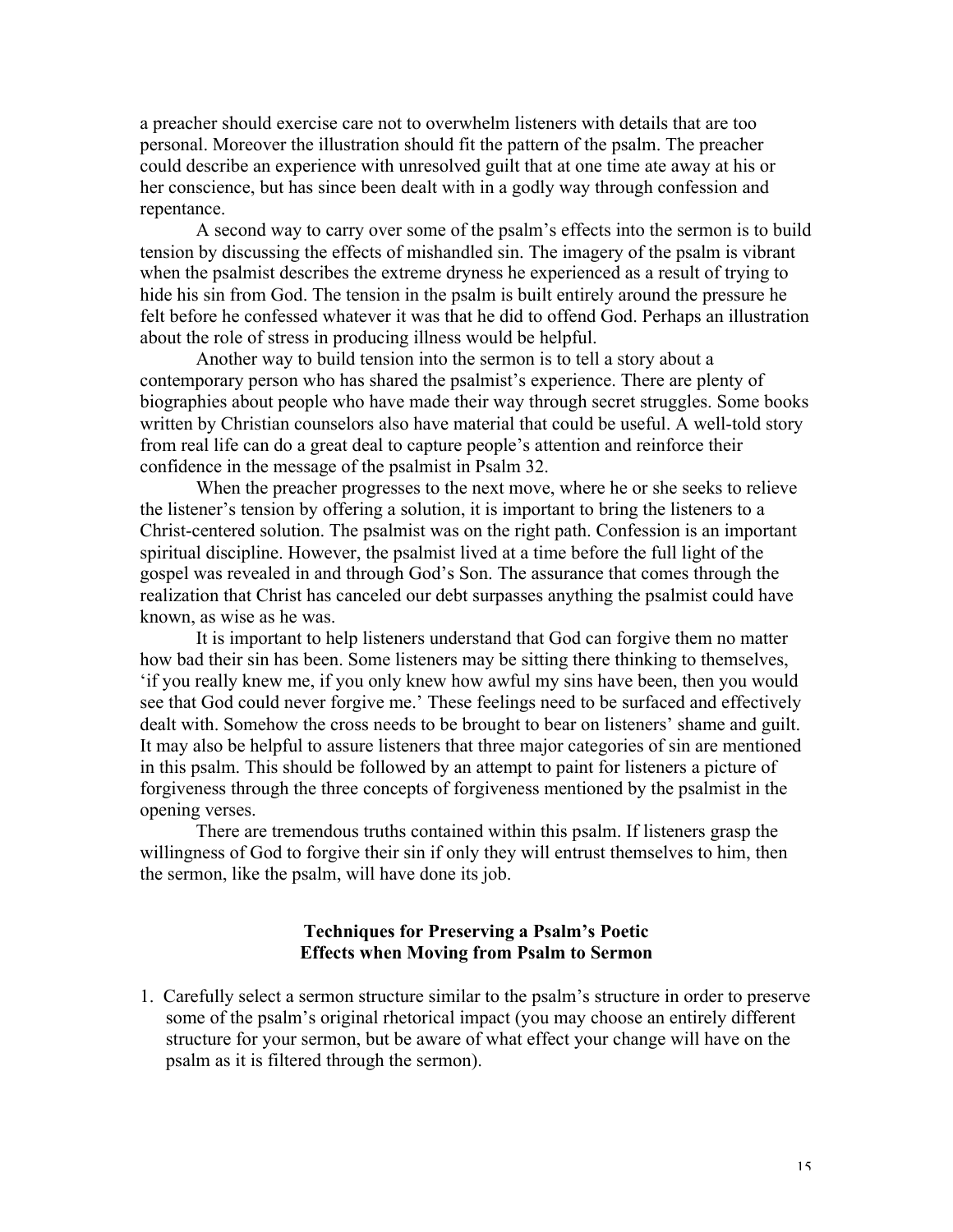- 2. Decide on whether an inductive sermon or a deductive sermon is to be preferred when preaching from this psalm.
- 3. As a general rule, a sermon on a psalm should be arranged in moves rather than points on a traditional sermon outline.
- 4. Build tension (if applicable) into your sermon in a way that mimics or respects the author's efforts to build tension and release it.
- 5. Consider whether or not you want to help your listeners slow down and muse over one of the author's images, similes, metaphors and the like. How will you develop key images in your sermon? Do you want to intensify some of their effects, keep them the same, or tone them down?
- 6. Select appropriate illustrative materials in order to work in concert with the rhetorical effects that the psalmist achieved.
- 7. Carefully select the mood in which you will develop and deliver your sermon on a particular psalm. Do you want to echo the author's mood or create a new one?
- 8. Decide carefully on what point of view you will take within the various moves of the sermon.
- 9. Be sure to use a lot of concrete, specific words in your sermon. Consider using parallelism as a way to restate your major ideas. For example: God loves sinners; sinners are the apple of God's eye. Or, God is a God of forgiveness; he covers over our sins and deletes our debts from our permanent record.
- 10. Consider whether the psalm would benefit from being paired with another passage of Scripture. For instance, should a sermon on Psalm 19 be linked with other passages that tie in the psalm's relationship to the work of Christ?

# *Conclusion*

The Psalms have enjoyed a special place of honor in the lives of God's people for thousands of years. In spite of that fact, many preachers avoid preaching from the Psalter. There may be a number of reasons why preachers are reluctant to use passages from the book of Psalms as preaching texts. In places, the Psalms can be difficult to interpret. Moreover, many psalms are challenging to handle homiletically. They sometimes raise controversial topics. Studying their intricate poetic patterns can be time consuming.

Yet, in spite of all of the challenges to preaching from the Psalter, the Psalms are nevertheless a gold mine of songs and prayers, brimming over with visions of God that cannot be found in most other places. It is our hope that we have removed at least a few of the obstacles for some who until now have been reticent about preaching from the Treasury of David. The divine and human authors collaborated to pour forth speech that would reach past our defenses and daily concerns to bring God's word to the deepest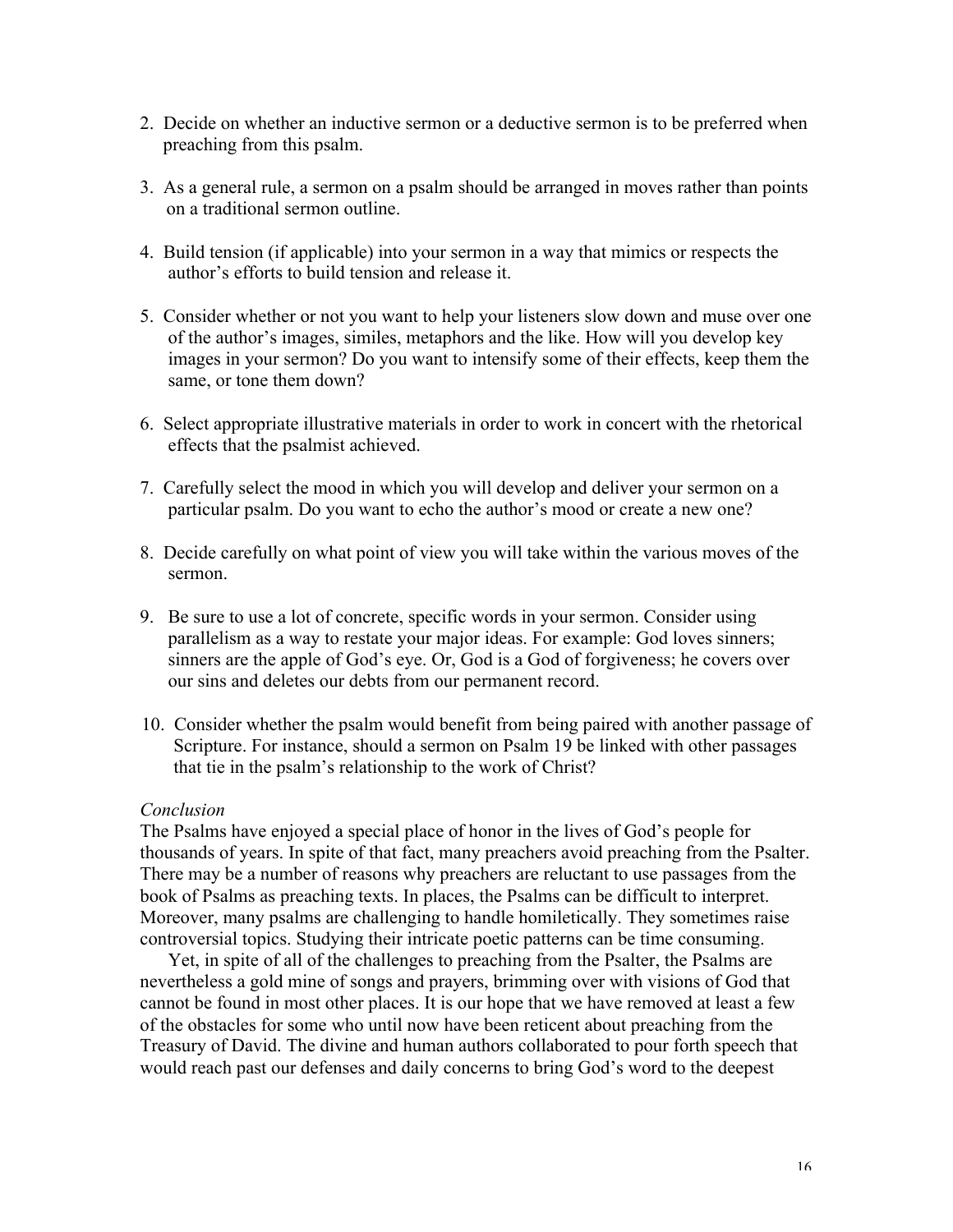recesses of our hearts. Our congregations deserve to have an opportunity to hear sermons from the Psalms that will attempt to do no less.

#### **WORKS CITED**

- Allender, Dan B., and Tremper Longman III. 1994. *The Cry of the Soul: How Our Emotions Reveal Our Deepest Questions about God.* Colorado Springs: NavPress.
- Anderson, Bernhard W. 1983. *Out of the Depths: The Psalms Speak for Us Today.* Philadelphia: Westminster Press.
- Bailey, Raymond. 1992. *Hermeneutics for Preaching: Approaches to Contemporary Interpretations of Scripture.* Edited by Raymond Bailey. Nashville, Tenn.: Broadman.
- Bellinger, W. H., Jr. 1990. *Psalms: Reading and Studying the Book of Praises.* Peabody, Mass.: Hendrickson.
- Buttrick, David. 1988. *Homiletic.* Philadelphia: Fortress.
- Long, Thomas G. 1989. *Preaching and the Literary Forms of the Bible.* Philadelphia: Fortress.
- Longman, Tremper III. 1997. *Reading the Bible with Heart and Mind.* Colorado Springs: NavPress.
- Loscalzo, Craig.1992. "A Rhetorical Model," in Bailey, Raymond. 1992. *Hermeneutics for Preaching: Approaches to Contemporary Interpretations of Scripture.* Edited by Raymond Bailey. Nashville, Tenn.: Broadman.
- Peterson, Eugene. 1996. *Living the Message*. San Francisco: Harper San Francisco. Quoted in Longman, Tremper III. 1997. *Reading the bible with Heart and Mind.* Colorado Springs: NavPress.
- Rees, Martin. 2000. *Just Six Numbers: The Deep Forces That Shape the Universe.* New York: Basic Books.
- Sagan, Carl. 1986. quoted in Williams, Donald. *Psalms: 1–72. Mastering the Old Testament: A Book-by-Book Commentary by Today's Great Bible Teachers.* Edited by Lloyd J. Ogilvie. The Communicator's Commentary Series: Old Testament. Dallas: Word.